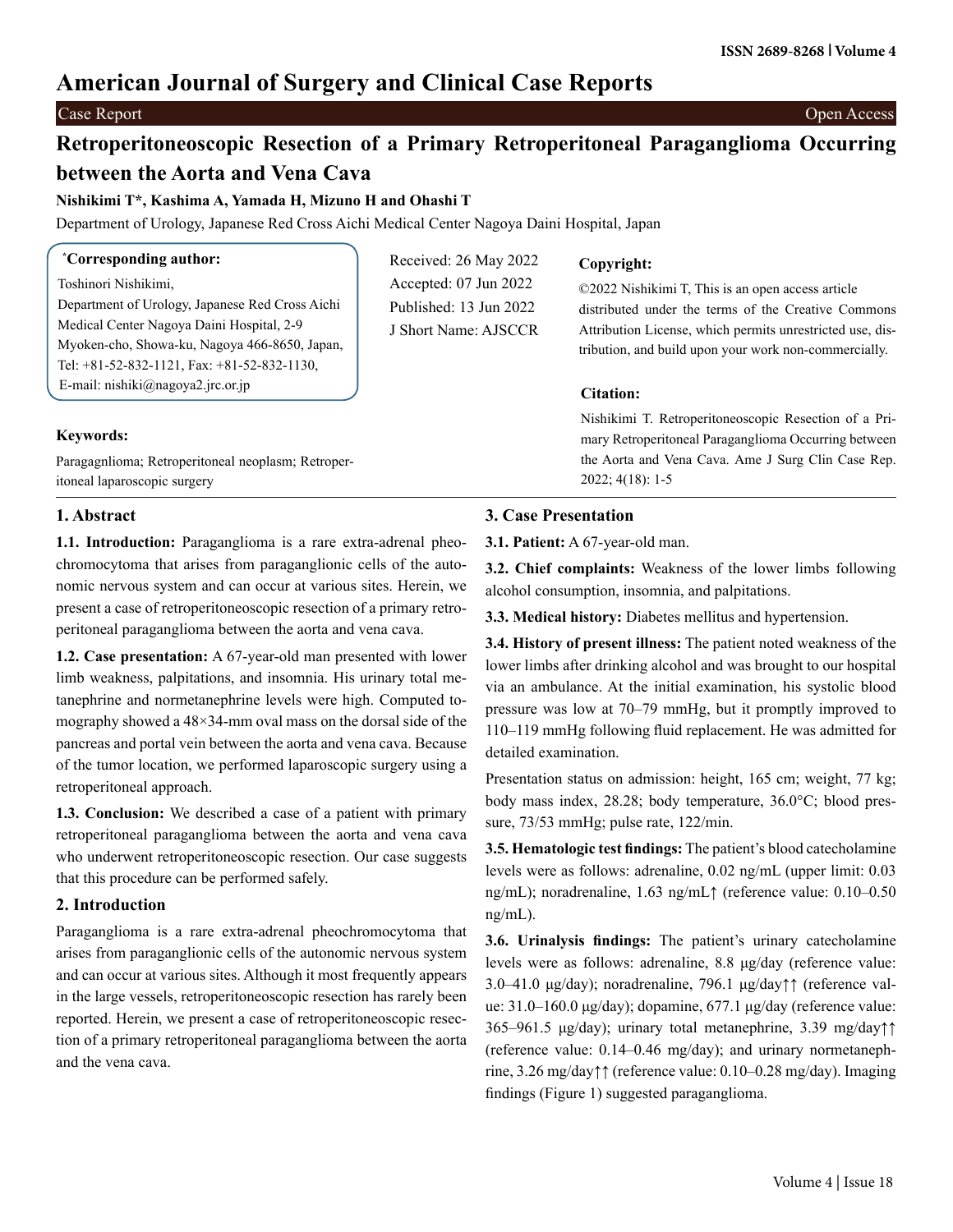

### **Figure 1:** Imaging findings

Abdominal contrast-enhanced computed tomography (CT) A 48×34 mm oval-shaped mass lesion(T) was detected on the dorsal side of the pancreas(PC) and portal vein(PV) between the inferior vena cava (IVC) and celiac artery(CA). (Ao:aorta) 123-iodine metaiodobenzylguanidine (123 I-MIBG) scintigraphy, Abnormal radioisotope uptake was observed on the dorsal side of the pancreas between the IVC and celiac artery in the early phase that persisted in the late phase.

**3.7. Treatment course:** A catecholamine-producing primary retroperitoneal tumor between the aorta and vena cava was suspected based on the aforementioned findings. We planned preoperative treatment with oral administration of an α-blocker (doxazosin) and β-blocker (bisoprolol fumarate), followed by surgical resection. Due to the tumor's location, we selected laparoscopic surgery using a retroperitoneal approach (Figure 2). Histopathological

findings appeared to be consistent with those of paragangliomas (Figure 3). Postoperative course: The patient started ambulation and oral intake the day after surgery and was discharged from the hospital on postoperative day 8. The palpitations detected before surgery disappeared. The catecholamine levels measured 1 week after surgery decreased as follows: blood catecholamines: noradrenaline, 0.31 ng/mL; urinary catecholamines: total urinary metanephrine, 0.11 mg/day; urinary normetanephrine, 0.04 mg/day.



**Figure 2:** Site and size of trocars

◎: Camera port (12 mm).

○: Ports for the operator's hands (12 mm).

 $\Delta$ : Port for the assistant (5 mm).

The 12-mm port for the operator's left hand was placed at the intersection between the back muscles (lumbar quadrate muscle) and 12th rib. The camera port (12 mm) was placed between the 12th rib and iliac crest (almost on the axillary midline) at a site 3–4 fingers' width away from this port. Furthermore, the port for the operator's right hand was placed at a site approximately 3–4 fingers' width away from the camera port, and the 5-mm port for the assistant was placed at the cranial side of the port for the operator's right hand.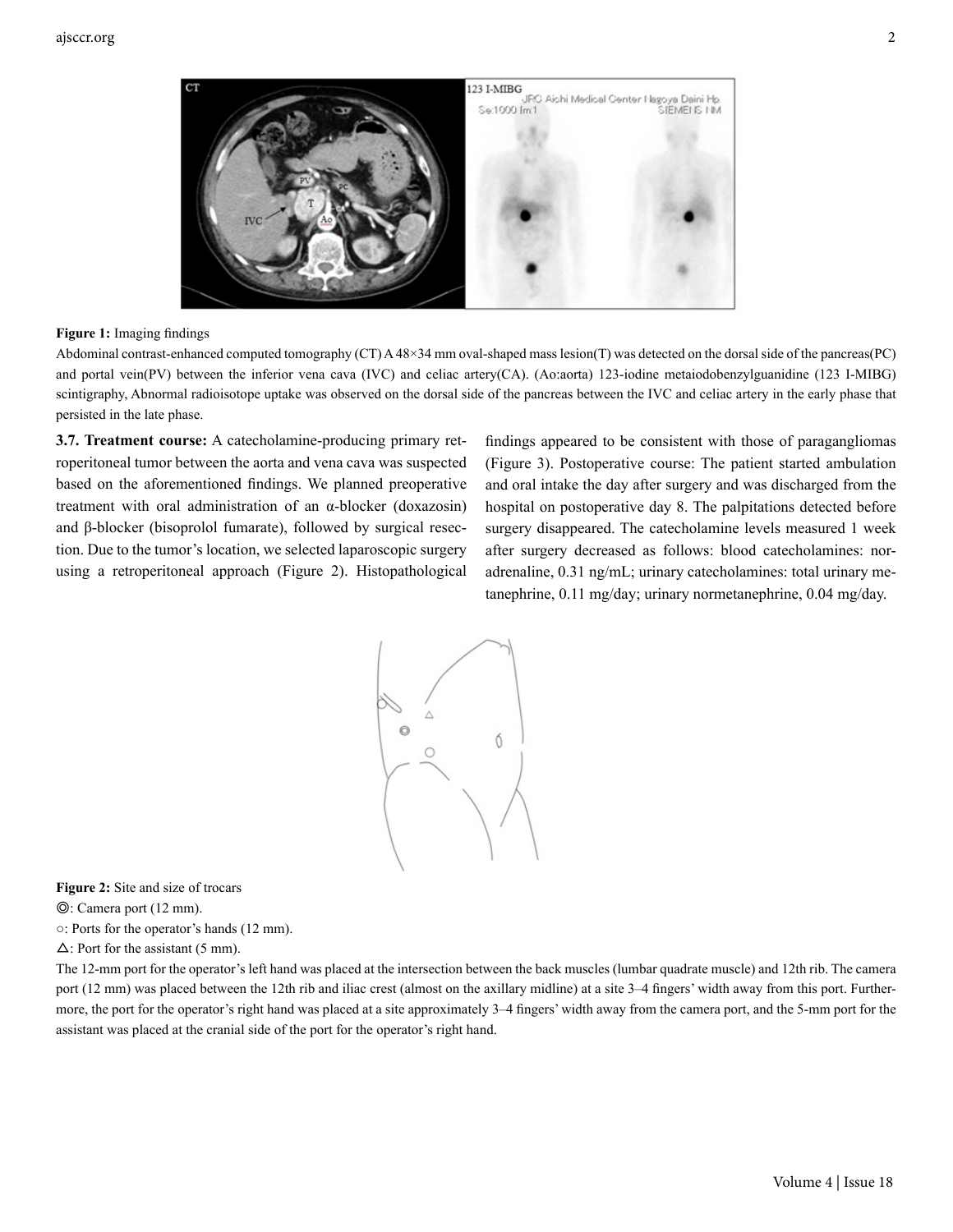

Figure : 2-g, h: When the medial side of the tumor was dissected to some extent, forceps were inserted on the medial side. The tumor was pulled laterally and ventrally to create a column-like surgical field. A bundle of tissues containing feeding vessels was gradually dissected using a sealing device.



#### **Figure 2-i:** The tumor was removed.

Figure 2-j: After the absence of major bleeding at the site of resection and wound closure were confirmed. (Total operation time: 3hr 52min, Blood loss: 320ml.)



#### **Figure 3:** Surgical findings

Similar to nephrectomy or adrenalectomy performed via the retroperitoneal approach, the lateral conical fascia was incised to expose the surgical field and the right adrenal gland and right kidney were dissected. Consequently, a tumor was identified. As we dissected further, the IVC adjacent to the tumor was identified. The tumor was carefully dissected from the IVC using dissection forceps. When the IVC and the tumor were partially dissected, the tissue around the tumor was grasped. After the anesthesiologist confirmed the absence of marked changes in blood pressure, the tumor was pulled laterally to a non-damaging extent and dissected further. The aortic wall was also identified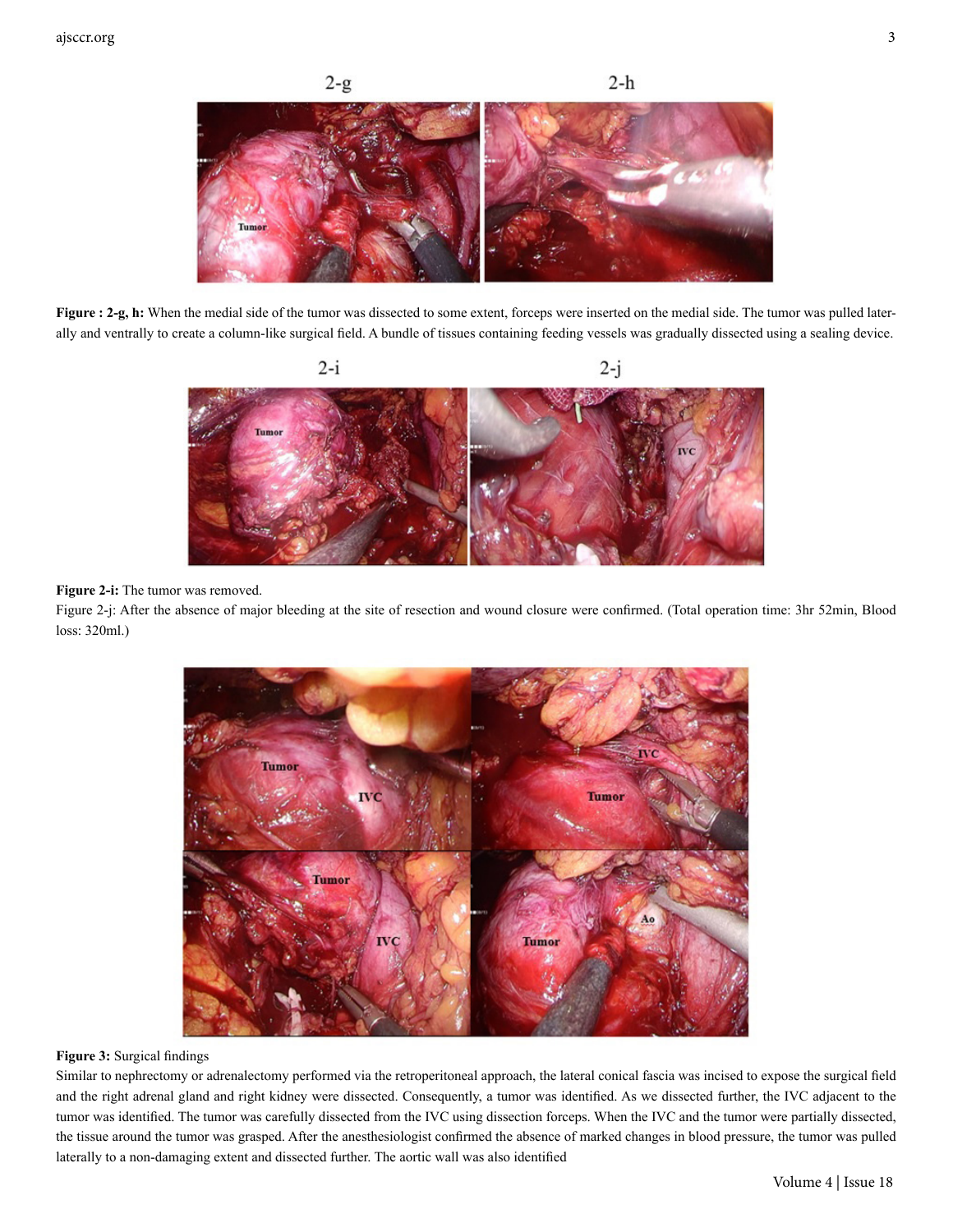

#### **Figure 3:** Histopathological findings

Macroscopically, the tumor measured 5×4cm, was yellow-brow in color, and had a distinct border (Figure 3-a). Histologically, tumor cells with a large cytoplasm that were stained as slightly eosinophilic granules during hematoxylin-eosin staining (Figure 3-b) proliferated in an alveolar form with an abundant capillary network (Zellballen pattern). There were no signs of necrosis, increased cell density, or vascular invasion. Both synaptophysin staining (Figure 3-c) and chromogranin-A staining (Figure 3-d), which are highly specific to paraganglioma, were positive in the alveolar area. These findings appeared to be consistent with those of paragangliomas.

#### **4. Discussion**

Catecholamine-producing tumors that occur outside the adrenal gland are referred to as paragangliomas [1]. Thus, primary retroperitoneal paragangliomas are relatively rare [2]. Although paragangliomas can occur anywhere in the sympathetic ganglia, the common sites of occurrence are the head and neck region, as well as the retroperitoneum around the aorta [3]. Measuring catecholamines and their metabolites is useful for diagnosis, and CT and magnetic resonance imaging are useful for localization [4]. MIBG scintigraphy, a radioisotope examination, has a high sensitivity and specificity (90% and almost 100%, respectively) [5]. Surgical resection is considered the first-line treatment strategy for both pheochromocytomas and paragangliomas. However, the indications for laparoscopic surgery have expanded to include select cases of retroperitoneal paraganglioma in recent years because of rapid advances in the procedure. Laparoscopic surgery may be a standard treatment for tumors with a diameter of  $\leq$ 7 cm [6], but no clear indication has been established. There is a risk of damage to large vessels since paragangliomas often occur in contact with large vessels, as seen in our case. Thus, laparoscopic surgery for paraganglioma is considered more difficult to perform than that for other diseases. Given the lack of clear criteria for the indications for the procedure, we consider that the indications should be determined carefully. Since the procedure necessitates strict intraoperative control of blood pressure in addition to preoperative treatment with  $\alpha$ -blockers and other drugs, close cooperation with endocrinology and anesthesiology departments is also essential.

In the present case, because the tumor was adjacent to the pancreas and portal vein, as well as large vessels such as the IVC, aorta, and celiac artery, the magnification effect of laparoscopy was expected to be useful to secure the view of the retroperitoneum and identifying the dissection plane between the tumor and large vessels. Therefore, a laparoscopic surgery was performed. After consulting with the Department of Gastroenterological Surgery, we decided to first dissect the anterior and posterior surfaces of the tumor, which was located on the dorsal side of the IVC, as much as possible through the retroperitoneal approach rather than the transperitoneal approach from the beginning. If resection proves difficult, we planned to switch from the retroperitoneal approach to the transperitoneal approach to continue laparoscopic surgery, while keeping an option for conversion to laparotomy. In our case, the tumor was located on the dorsal side of the IVC, which is difficult to reach in open surgery using the transperitoneal or translumbar approach. However, the tumor was identified relatively easily when the right adrenal gland and right kidney were dissected to create a space using the retroperitoneal approach. Identifying the dissection plane between the tumor and large vessels under laparoscopic magnification is useful for safe tumor resection. Xu et al [7]. also reported the efficacy and safety of the retroperitoneal approach. Meanwhile, we have also experienced resection of paraganglioma by laparoscopic surgery using the transperitoneal approach at our department (Figure 4). Since CT revealed a tumor on the ventral side of the IVC (Figure 4-a), the transperitoneal approach was selected. As with nephrectomy and adrenalectomy